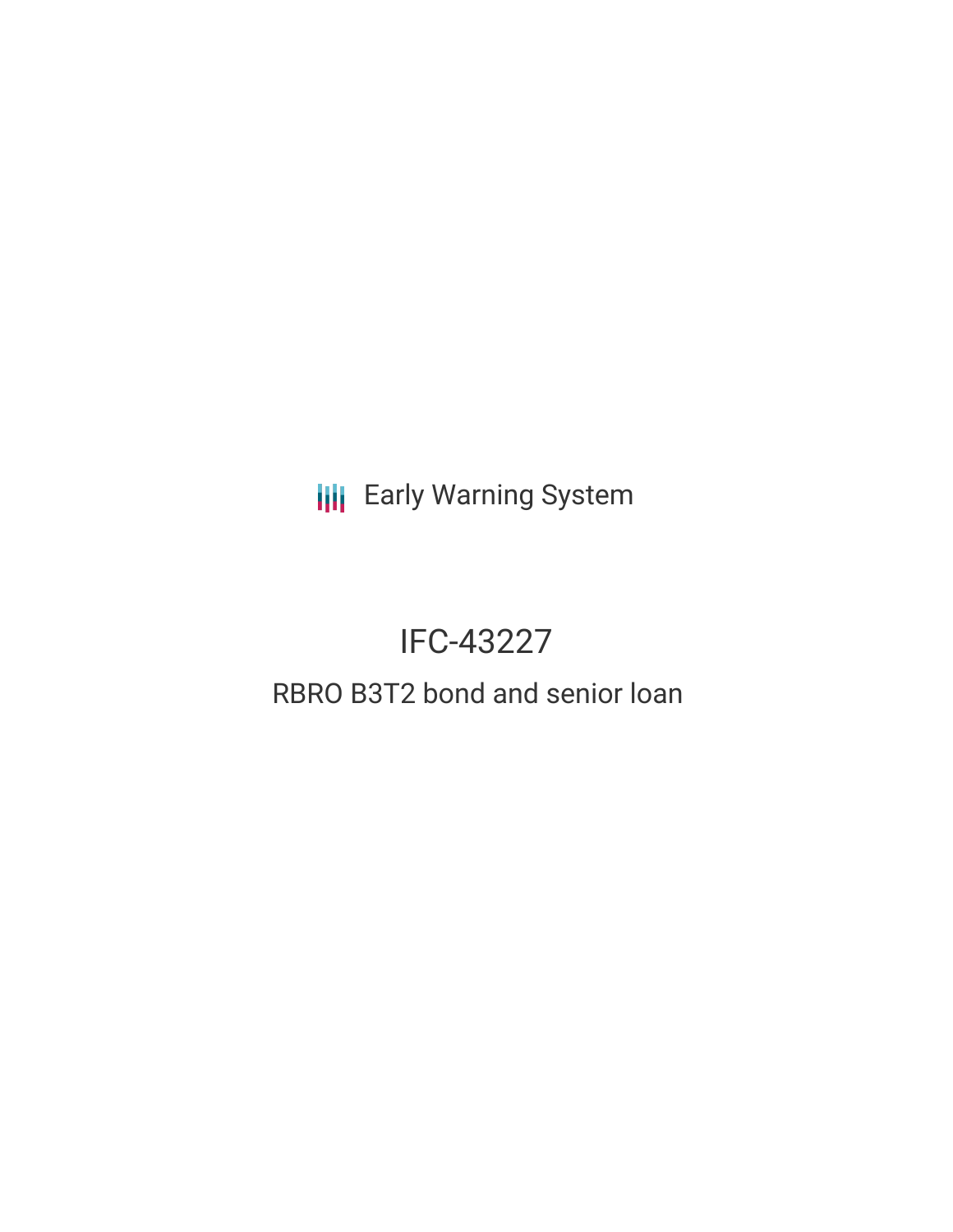

## **Quick Facts**

| <b>Countries</b>               | Romania                                 |
|--------------------------------|-----------------------------------------|
| <b>Financial Institutions</b>  | International Finance Corporation (IFC) |
| <b>Status</b>                  | Proposed                                |
| <b>Bank Risk Rating</b>        | FI.                                     |
| <b>Voting Date</b>             | 2019-12-09                              |
| <b>Borrower</b>                | <b>RAIFFEISEN BANK SA</b>               |
| <b>Sectors</b>                 | Finance                                 |
| <b>Investment Amount (USD)</b> | \$168.10 million                        |
| <b>Project Cost (USD)</b>      | \$168.10 million                        |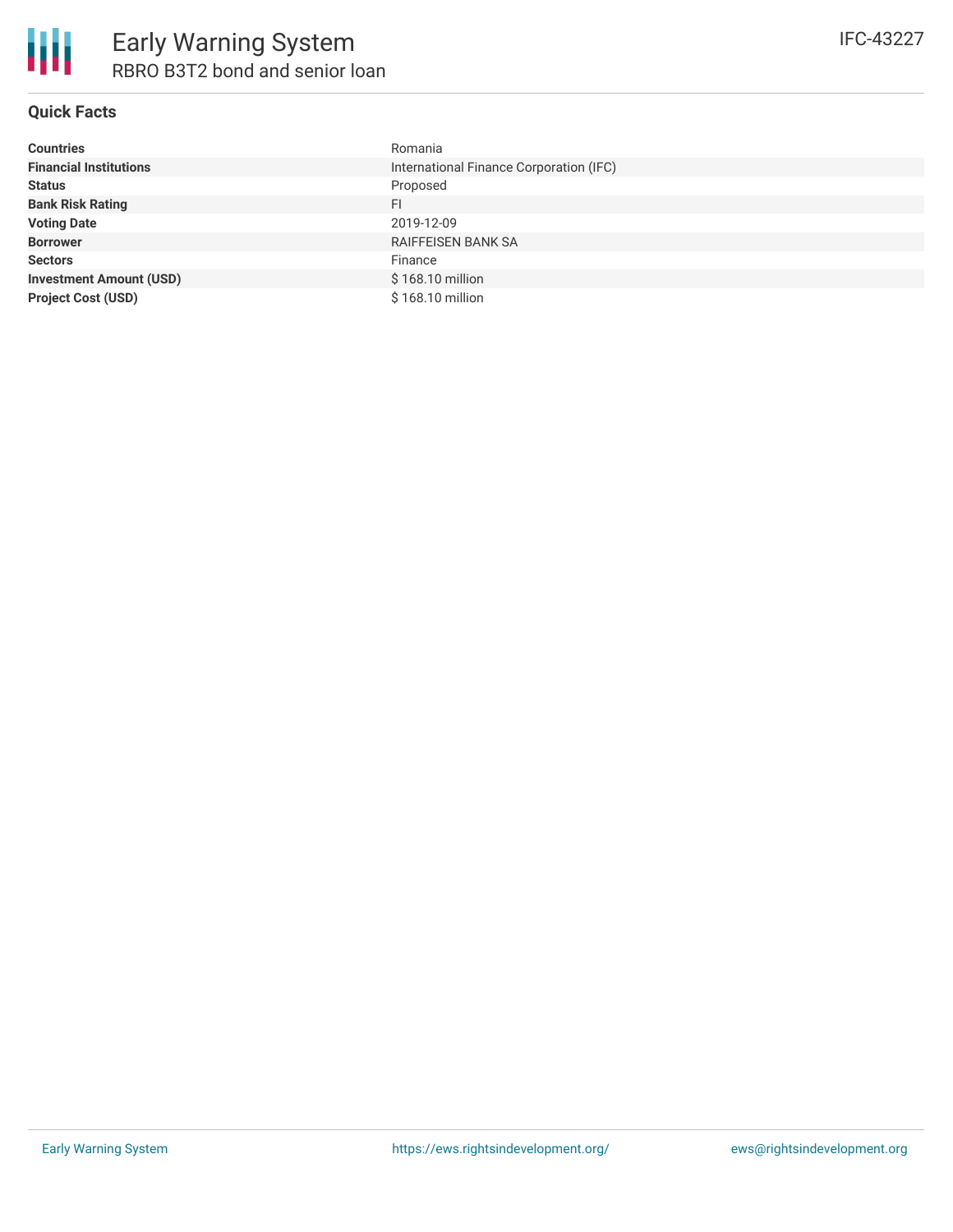

## **Project Description**

According to the Bank's website this project finances on-lending by Raffeisen Bank SA (RBRO) to small and medium-sized enterprises as well as mortgage borrowers in Romania. This consists of two components: (i) up to RON 240 million investment in a subordinated bond; and (ii) up to RON 480 million senior loan.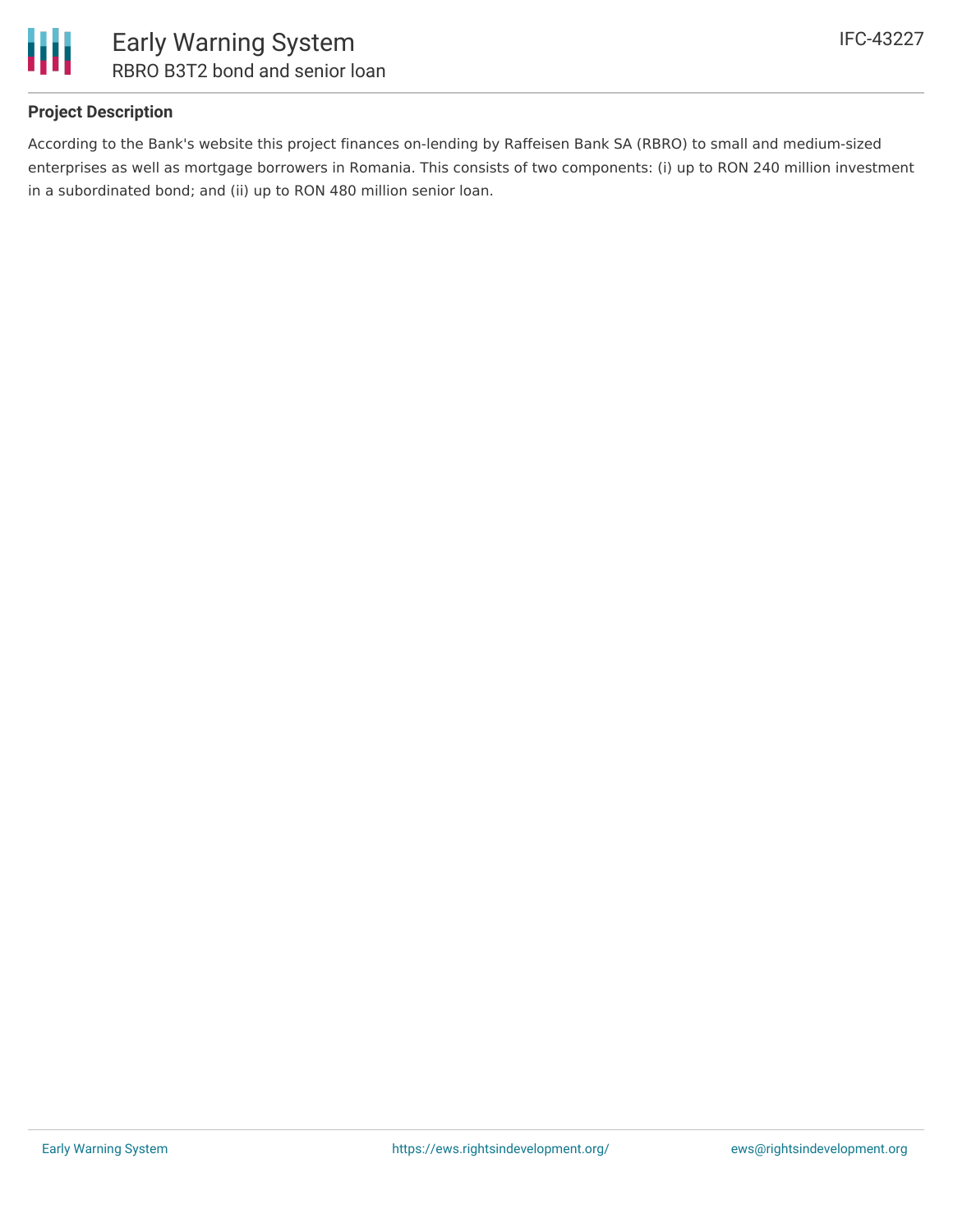#### **Investment Description**

• International Finance Corporation (IFC)

#### **Financial Intermediary**

Financial Intermediary: A commercial bank or financial institution that receives funds from a development bank. A financial intermediary then lends these funds to their clients (private actors) in the form of loans, bonds, guarantees and equity shares. Financial intermediaries include insurance, pension and equity funds. The direct financial relationship is between the development bank and the financial intermediary.

[Raiffeisen](file:///actor/2795/) Bank SA (Financial Intermediary)